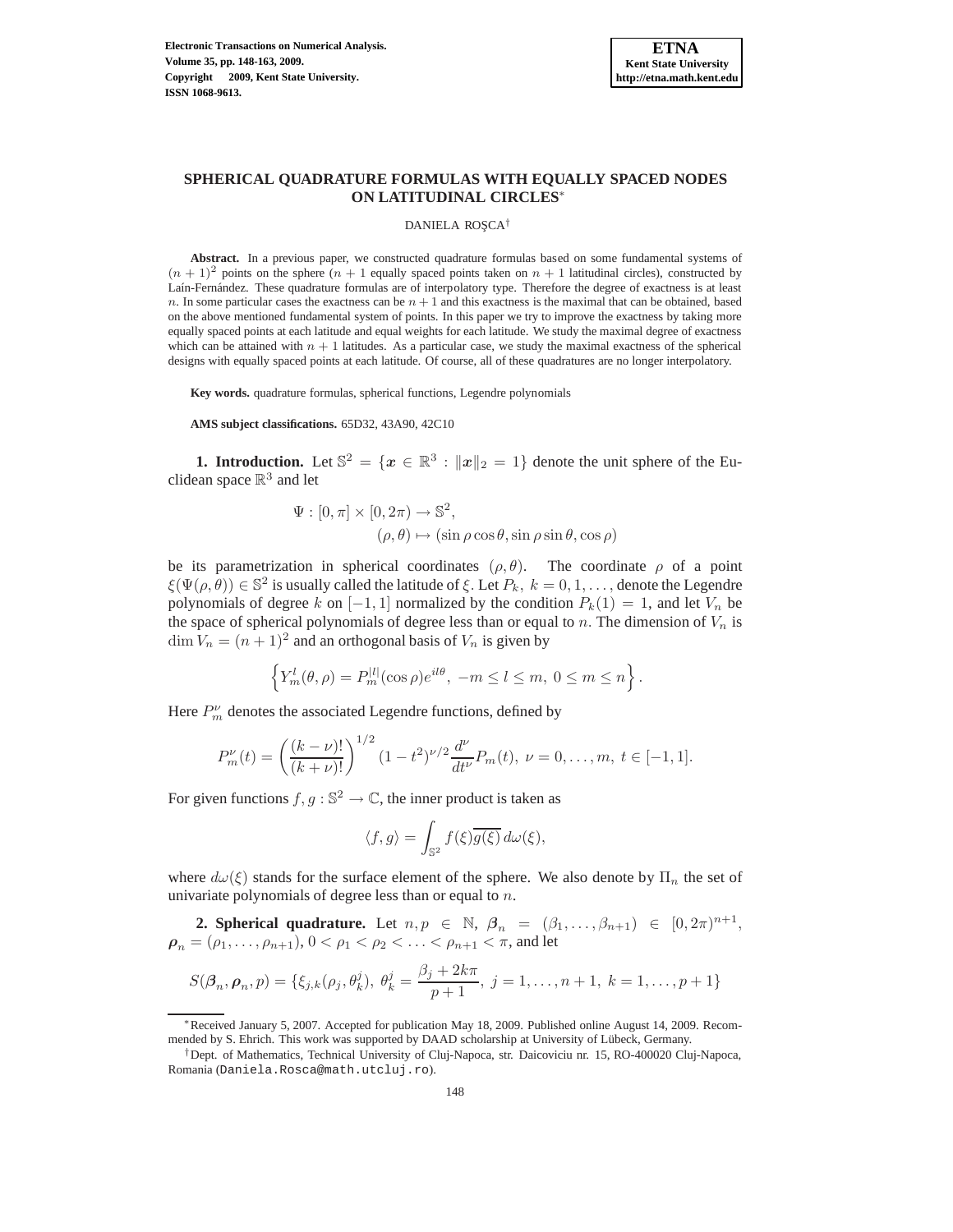## SPHERICAL OUADRATURE 149

be a system of  $(p + 1)$  equally spaced nodes at each of the latitudes  $\rho_j$ . We consider the quadrature formula,

<span id="page-1-0"></span>(2.1) 
$$
\int_{\mathbb{S}^2} F(\xi) d\omega(\xi) \approx \sum_{j=1}^{n+1} w_j \sum_{k=1}^{p+1} F(\xi_{j,k}),
$$

with  $\xi_{j,k} \in S(\boldsymbol{\beta}_n, \boldsymbol{\rho}_n, p)$ .

A particular case, when *n* is odd,  $p = n$ , and

$$
\beta_j = \begin{cases} \alpha \pi, & \text{for } j \text{ even,} \\ 0, & \text{for } j \text{ odd,} \end{cases}
$$

with  $\alpha \in [0, 2)$ , (see [\[1,](#page-15-0) [2\]](#page-15-1)) was already considered in [\[4\]](#page-15-2). Here the weights  $w_j$  are uniquely determined and are calculated by direct manipulation of some Gram matrices of a local basis associated with the fundamental system of points  $S(\beta_n, \rho_n, n)$ . The quadrature formulas are interpolatory and therefore the degree of exactness is at least  $n$ . In [\[4\]](#page-15-2) we showed that the degree of exactness is  $n + 1$  if and only if  $\alpha = 1$  and  $\sum_{j=1}^{n+1} w_j P_{n+1}(\cos \rho_j) = 0$ . In [\[5\]](#page-15-3) we proved that  $n + 1$  is the maximal degree of exactness attained in this particular case.

In the following, for a fixed  $n$ , we wish to study the maximum degree of exactness which can be achieved with such a formula. This means to impose that  $(2.1)$  be exact for the spherical polynomials  $Y_m^l$ , for  $l = -m, \ldots, m$ , and to specify the maximum value of m which makes  $(2.1)$  exact.

On the one hand, evaluating the integral in  $(2.1)$  for these spherical polynomials, we get

$$
\int_{\mathbb{S}^2} P_m^{|l|}(\cos \rho) e^{il\theta} d\omega(\xi) = \int_0^\pi P_m^{|l|}(\cos \rho) \sin \rho \, d\rho \int_0^{2\pi} e^{il\theta} d\theta.
$$

However,

$$
\int_0^{2\pi} e^{il\theta} d\theta = \begin{cases} 2\pi, & \text{for } l = 0, \\ 0, & \text{otherwise.} \end{cases}
$$

On the other hand, evaluating the sum in  $(2.1)$  for these spherical polynomials, we get

$$
\sum_{j=1}^{n+1} w_j \sum_{k=1}^{p+1} P_m^{|l|}(\cos \rho_j) e^{il\theta_k^j} = \sum_{j=1}^{n+1} w_j P_m^{|l|}(\cos \rho_j) \sum_{k=1}^{p+1} e^{il\frac{\beta_j + 2k\pi}{p+1}} \n= \sum_{j=1}^{n+1} w_j P_m^{|l|}(\cos \rho_j) e^{il\frac{\beta_j}{p+1}} \sum_{k=1}^{p+1} e^{il\frac{2k\pi}{p+1}}.
$$

The last sum is zero if  $l \notin (p+1)\mathbb{Z}$  and is  $p+1$  if  $l \in (p+1)\mathbb{Z}$ .

With the above remarks, the quadrature formula [\(2.1\)](#page-1-0) is exact for  $Y_m^l$  with  $l \neq 0$ , in the case when  $m < p + 1$ . In order to be exact for  $l = 0$  we should have

$$
\int_{\mathbb{S}^2} P_m(\cos \rho) d\omega(\xi) = \sum_{j=1}^{n+1} w_j \sum_{k=1}^{p+1} P_m(\cos \rho_j),
$$

which yields

$$
\int_{-1}^{1} P_m(x) dx = \frac{p+1}{2\pi} \sum_{j=1}^{n+1} w_j P_m(\cos \rho_j).
$$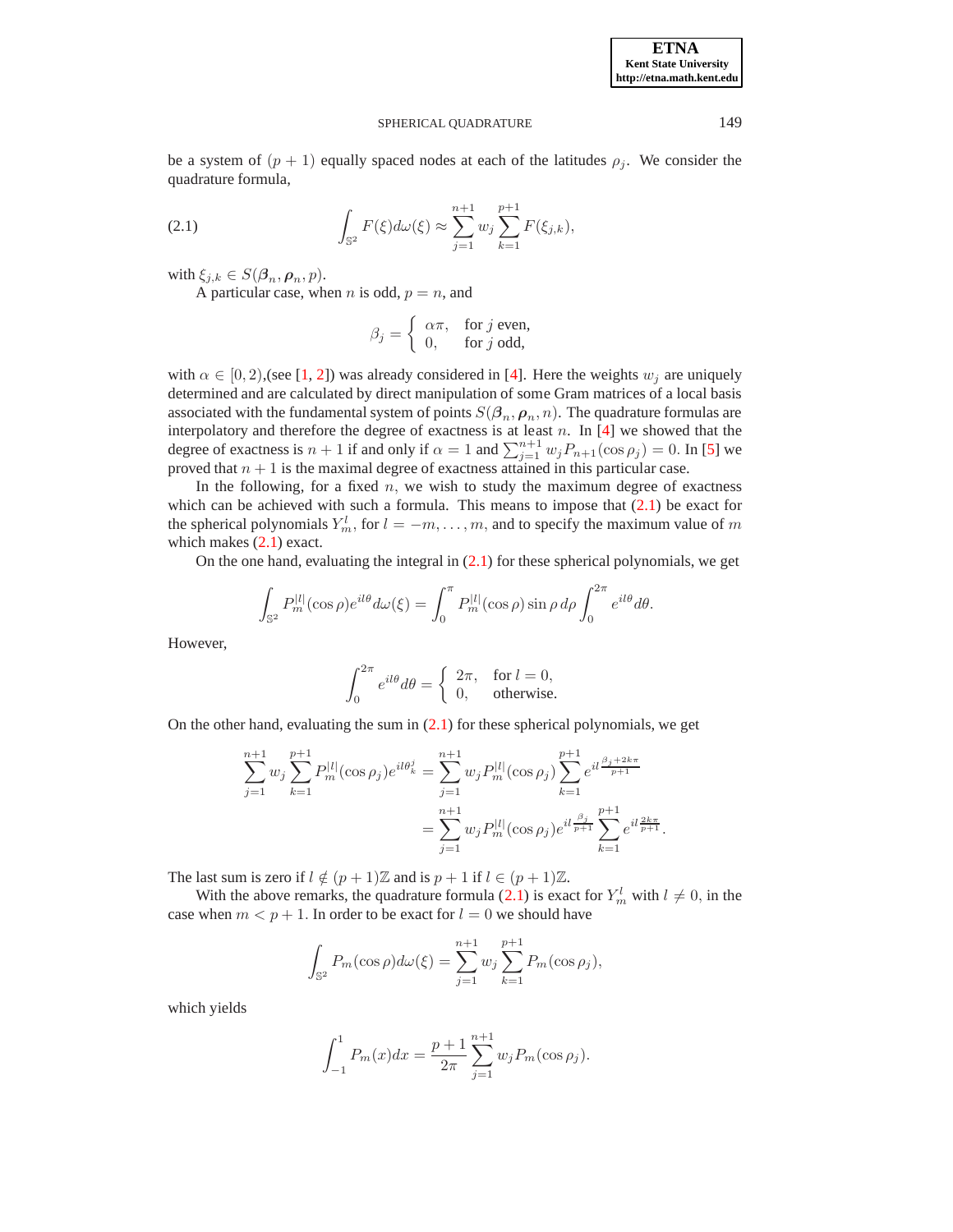With the notation  $\cos \rho_j = r_j$ ,  $a_j = \frac{p+1}{2\pi} w_j$ , we arrive at

<span id="page-2-0"></span>(2.2) 
$$
\int_{-1}^{1} P_m(x) dx = \sum_{j=1}^{n+1} a_j P_m(r_j).
$$

In conclusion, we proved the following result.

PROPOSITION 2.1. Let  $n, p, s \in \mathbb{N}$  such that  $s < p + 1$ , and consider the spherical  $quadratic formula (2.1)$  $quadratic formula (2.1)$  with  $\xi_{j,k} \in S(\beta_n, \rho_n, p)$ . This formula is exact for the spherical *polynomials in*  $V_s$  *if and only if the quadrature formula* 

<span id="page-2-1"></span>(2.3) 
$$
\int_{-1}^{1} f(x)dx \approx \sum_{j=1}^{n+1} a_j f(r_j)
$$

*is exact for all polynomials in*  $\Pi_s$ .

Let us remark that, taking  $m = 0, 1, \ldots, p$  in [\(2.2\)](#page-2-0) (or, equivalently, taking  $f = 1, x, \ldots, x^p$ in  $(2.3)$ , we obtain the system

<span id="page-2-3"></span>(2.4) 
$$
\sum_{j=1}^{n+1} a_j r_j^{\lambda} = ((-1)^{\lambda} + 1) \frac{1}{\lambda + 1},
$$

for  $\lambda = 0, \ldots, p$ . This system has  $p + 1$  equations and  $2n + 2$  unknowns,  $a_j, r_j$ ,  $j = 1, \ldots, n + 1.$ 

Next it is natural to ask when formula  $(2.1)$  is exact for spherical polynomials in  $V_s$  with  $s \geq p + 1$ . If we further impose that formula [\(2.1\)](#page-1-0) is exact for the spherical polynomials  $Y_{p+1}^l, l = -p-1, \ldots, p+1$ , then we have

<span id="page-2-2"></span>(2.5) 
$$
\sum_{j=1}^{n+1} a_j r_j^{p+1} = \left( (-1)^{p+1} + 1 \right) \frac{1}{p+2},
$$

(2.6) 
$$
\sum_{j=1}^{n+1} a_j (\sin \rho_j)^{p+1} e^{i\beta_j} = 0.
$$

Equation [\(2.5\)](#page-2-2) follows from the fact that [\(2.1\)](#page-1-0) is exact for  $Y_{p+1}^0$ , while equation [\(2.6\)](#page-2-2) results from the fact that formula [\(2.1\)](#page-1-0) is exact for the spherical polynomials  $Y_{p+1}^{p+1}$  and  $Y_{p+1}^{-p-1}$ . For  $l = -p, \ldots, -1, 1, \ldots, p$ , both sides of quadrature [\(2.1\)](#page-1-0) are zero, therefore it is exact.

<span id="page-2-4"></span>In conclusion the following proposition holds.

PROPOSITION 2.2. Let  $n, p \in \mathbb{N}$ . Then formula [\(2.1\)](#page-1-0) is exact for all spherical polyno*mials in*  $V_p$  *if and only if conditions [\(2.4\)](#page-2-3) are satisfied for*  $\lambda = 0, \ldots, p$ *. Moreover, formula*  $(2.1)$  *is exact for all spherical polynomials in*  $V_{p+1}$  *if and only if supplementary conditions [\(2.5\)](#page-2-2) and [\(2.6\)](#page-2-2) are fulfilled.*

**3. Maximal degree of exactness which can be attained with equally spaced nodes at**  $n + 1$  **latitudes.** In this section we establish which is the maximum degree of exactness that can be obtained by taking the same number of equally spaced nodes on each of the  $n + 1$  latitudinal circles and then we construct quadrature formulas with maximal degree of exactness.

What is well known is that the system  $(2.4)$  is solvable for a maximal number of conditions  $2n + 2$  (for  $\lambda = 0, 1, \ldots, 2n + 1$ ), when it solves uniquely. This is the case of the univariate Gauss quadrature formula. In this case, the maximal value for  $p$  which can be taken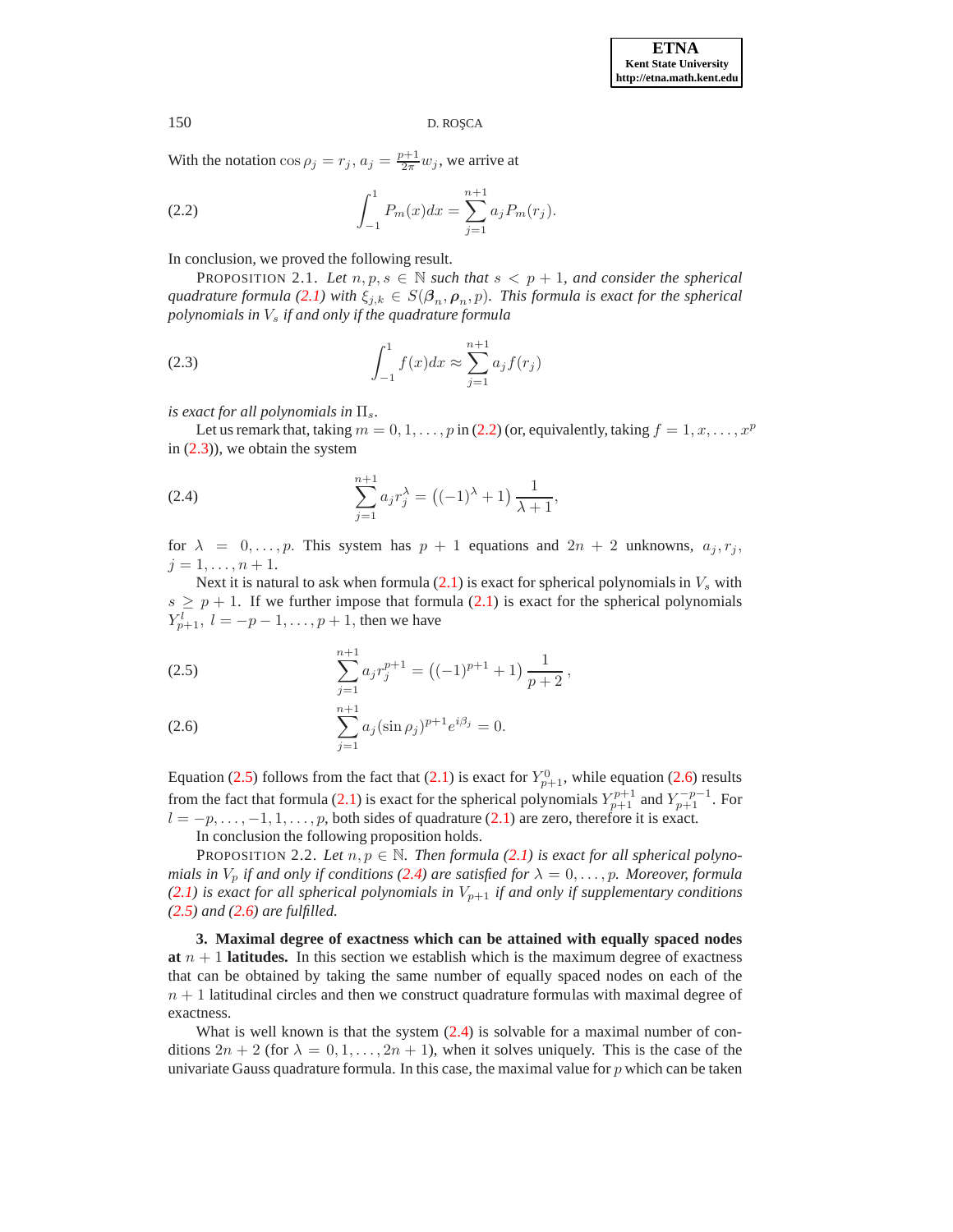**ETNA Kent State University http://etna.math.kent.edu**

# <span id="page-3-3"></span>SPHERICAL OUADRATURE 151

in [\(2.4\)](#page-2-3) is  $p = 2n + 1$ , implying that [\(2.1\)](#page-1-0) is exact for all spherical polynomials in  $V_{2n+1}$ . In conclusion, the following result holds.

PROPOSITION 3.1. Let  $n \in \mathbb{N}$  and consider the quadrature formula [\(2.1\)](#page-1-0). Its maximal *degree of exactness is* 2n + 1 *and if we want it to be attained, then we must take the cosines of the latitudes,*  $\cos \rho_j = r_j$ *, as the roots of the Legendre polynomial*  $P_{n+1}$  *and the weights as [\[3\]](#page-15-4)*

<span id="page-3-0"></span>(3.1) 
$$
w_j = \frac{2\pi}{p+1} a_j, \text{ with } a_j = \frac{2(1-r_j^2)}{(n+2)^2 (P_{n+2}(r_j))^2} > 0.
$$

*One possible case when it can be attained is by taking* 2n + 2 *equally spaced nodes at each latitude and arbitrary deviations*  $\beta_i \in [0, 2\pi)$ *.* 

The question which naturally arises is whether we can obtain degree of exactness  $2n + 1$ with fewer than  $2n + 2$  points at each latitude.

<span id="page-3-4"></span>**3.1. Maximal exactness**  $2n + 1$  with only  $2n + 1$  nodes at each latitude. Consider  $2n + 1$  equally spaced nodes at each latitude. If we suppose that conditions [\(2.4\)](#page-2-3) are satisfied for  $\lambda = 0, 1, \ldots, 2n$ , then formula [\(2.1\)](#page-1-0) will be exact for all spherical polynomial in  $V_{2n}$ . From Proposition [2.2](#page-2-4) we deduce that, if we want it to be exact for all polynomials in  $V_{2n+1}$ , then we should add the conditions

<span id="page-3-1"></span>(3.2) 
$$
\sum_{j=1}^{n+1} a_j r_j^{2n+1} = 0,
$$

(3.3) 
$$
\sum_{j=1}^{n+1} a_j (\sin \rho_j)^{2n+1} e^{i\beta_j} = 0.
$$

In this case the quadrature formula [\(2.2\)](#page-2-0) becomes the Gauss quadrature formula. Thus,  $r_j$  will be the roots of the Legendre polynomial  $P_{n+1}$  and  $a_j$  are given in [\(3.1\)](#page-3-0). Since  $a_{n+2-j} = a_j$ and  $\rho_j = \pi - \rho_{n+2-j}$  for  $j = 1, ..., n+1$  and  $r_{\frac{n}{2}+1} = 0$  for even n, condition [\(3.3\)](#page-3-1) can be written as

<span id="page-3-2"></span>(3.4) 
$$
\sum_{j=1}^{(n+1)/2} a_j (\sin \rho_j)^{2n+1} (e^{i\beta_j} + e^{i\beta_{n+2-j}}) = 0, \text{ for } n \text{ odd,}
$$

(3.5) 
$$
a_{\frac{n}{2}+1}e^{i\beta_{\frac{n}{2}+1}} + \sum_{j=1}^{n/2} a_j(\sin \rho_j)^{2n+1}(e^{i\beta_j} + e^{i\beta_{n+2-j}}) = 0, \text{ for } n \text{ even.}
$$

For n odd, equation  $(3.4)$  is always solvable and possible solutions are discussed in Ap-pendix [A.](#page-10-0) For *n* even the solvability of equation  $(3.5)$  is discussed in Appendix [B.](#page-12-0) Numerical tests performed for  $n \leq 100$  show that inequality [\(B.3\)](#page-12-1) in Appendix [B](#page-12-0) holds only for  $n \geq 12$ . Therefore, the equation [\(3.5\)](#page-3-2) is not solvable for  $n \in \{2, 4, ..., 10\}$  and solvable for  $12 \le n \le 100$ . In conclusion, the following result holds.

**PROPOSITION 3.2.** *Let*  $n \in \mathbb{N}$  *and consider the quadrature formula* [\(2.1\)](#page-1-0) *with*  $2n + 1$ *equally spaced nodes at each latitude. For*  $n \in \{2, 4, 6, 8, 10\}$  *one cannot attain exactness*  $2n + 1$ . *For* n *odd and for*  $n \in \{12, 14, \ldots, 100\}$ , *if*  $\cos \rho_j$  *are the roots of the Legendre polynomial*  $P_{n+1}$ *, the weights are as in* [\(3.1\)](#page-3-0)*, the numbers*  $\beta_i$  *are solutions of equation* [\(3.3\)](#page-3-1) *(given in Appendices 1 and 2), then the quadrature formula [\(2.1\)](#page-1-0) has the degree of exactness*  $2n + 1$ .

We further want to know if it is possible to obtain the maximal degree of exactness  $2n+1$ with fewer points at each latitude.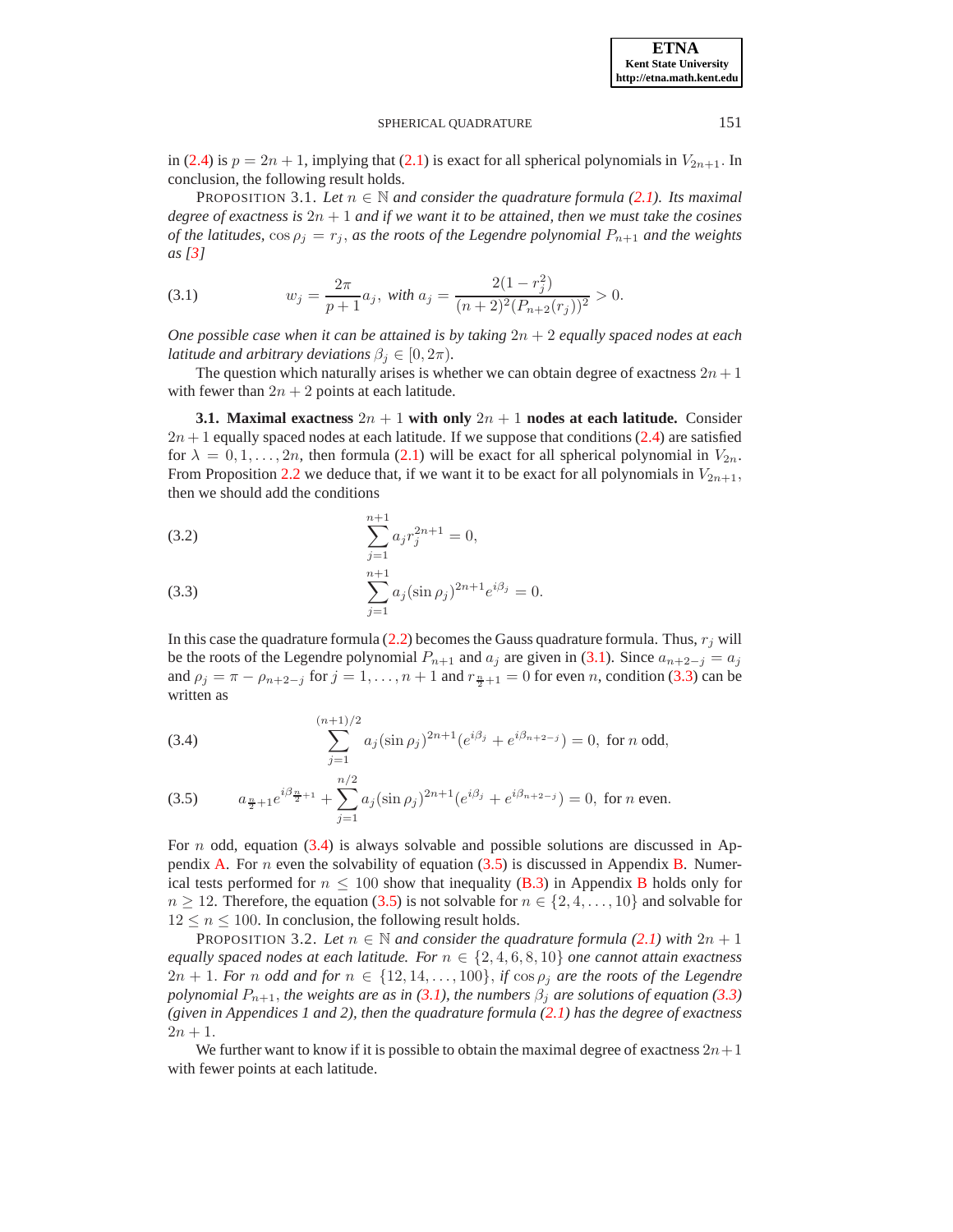**3.2. Maximal exactness**  $2n + 1$  with  $2n$  points at each latitude. Let us consider  $2n$ points  $(p = 2n - 1)$  at each latitude. If we suppose that conditions [\(2.4\)](#page-2-3) are satisfied for  $\lambda = 0, 1, \ldots, 2n - 1$ , then formula [\(2.1\)](#page-1-0) will be exact for all polynomials in  $V_{2n-1}$ . If we want it to be exact for  $Y_{2n}^l$ , for  $l = -2n, \ldots, 2n$ , then we should add the conditions

<span id="page-4-0"></span>(3.6) 
$$
\sum_{j=1}^{n+1} a_j r_j^{2n} = \frac{2}{2n+1},
$$

(3.7) 
$$
\sum_{j=1}^{n+1} a_j (\sin \rho_j)^{2n} e^{i\beta_j} = 0.
$$

Further, if we want the formula [\(2.1\)](#page-1-0) to be exact for all  $Y_{2n+1}^l$ , for  $l = -2n - 1, ..., 2n + 1$ , then we should impose the conditions

<span id="page-4-1"></span>(3.8) 
$$
\sum_{j=1}^{n+1} a_j r_j^{2n+1} = 0,
$$

(3.9) 
$$
\sum_{j=1}^{n+1} a_j (\sin \rho_j)^{2n} \cos \rho_j e^{i\beta_j} = 0.
$$

From conditions [\(3.6\)](#page-4-0) and [\(3.8\)](#page-4-1) we get again that  $\cos \rho_j = r_j$  are the roots of the Legendre polynomial  $P_{n+1}$  and  $a_j$  are as in [\(3.1\)](#page-3-0). Therefore, formula [\(2.1\)](#page-1-0) has the degree of exactness  $2n + 1$  if and only if equations [\(3.7\)](#page-4-0) and [\(3.9\)](#page-4-1) are simultaneously satisfied. Due to the symmetry, they reduce to the system

<span id="page-4-2"></span>(3.10) 
$$
\sum_{j=1}^{(n+1)/2} a_j (\sin \rho_j)^{2n} (e^{i\beta_j} + e^{i\beta_{n+2-j}}) = 0,
$$

(3.11) 
$$
\sum_{j=1}^{(n+1)/2} a_j (\sin \rho_j)^{2n} \cos \rho_j (e^{i\beta_j} - e^{i\beta_{n+2-j}}) = 0,
$$

for  $n$  odd, and to the system

$$
a_{\frac{n}{2}+1}e^{i\beta_{\frac{n}{2}+1}} + \sum_{j=1}^{n/2} a_j (\sin \rho_j)^{2n} (e^{i\beta_j} + e^{i\beta_{n+2-j}}) = 0,
$$
  

$$
\sum_{j=1}^{n/2} a_j (\sin \rho_j)^{2n} \cos \rho_j (e^{i\beta_j} - e^{i\beta_{n+2-j}}) = 0,
$$

for  $n$  even.

For  $n$  odd, we give some conditions on the solvability or non-solvability of this system in Appendix [C](#page-13-0) (Proposition [C.1\)](#page-13-1). Numerical tests performed for  $n \in \{1, 3, 5, \ldots, 99\}$  show that the hypotheses [\(C.4\)](#page-13-2) in Appendix [C](#page-13-0) are fulfilled only for  $n \in \{1, 3, \ldots, 13\}$ , in each of these cases the index k being  $k = (n + 1)/2$ . In conclusion, for these values of n, the above system has no solution and therefore the quadrature formula cannot have maximal exactness  $2n + 1$ .

For  $n \in \{15, 17, \ldots, 41\}$  the system is solvable since hypotheses [\(C.7\)](#page-13-3)-[\(C.8\)](#page-13-3) in Ap-pendix [C](#page-13-0) are fulfilled, each time for  $v = (n + 1)/2$ . In the proof of Proposition [C.1,](#page-13-1) 3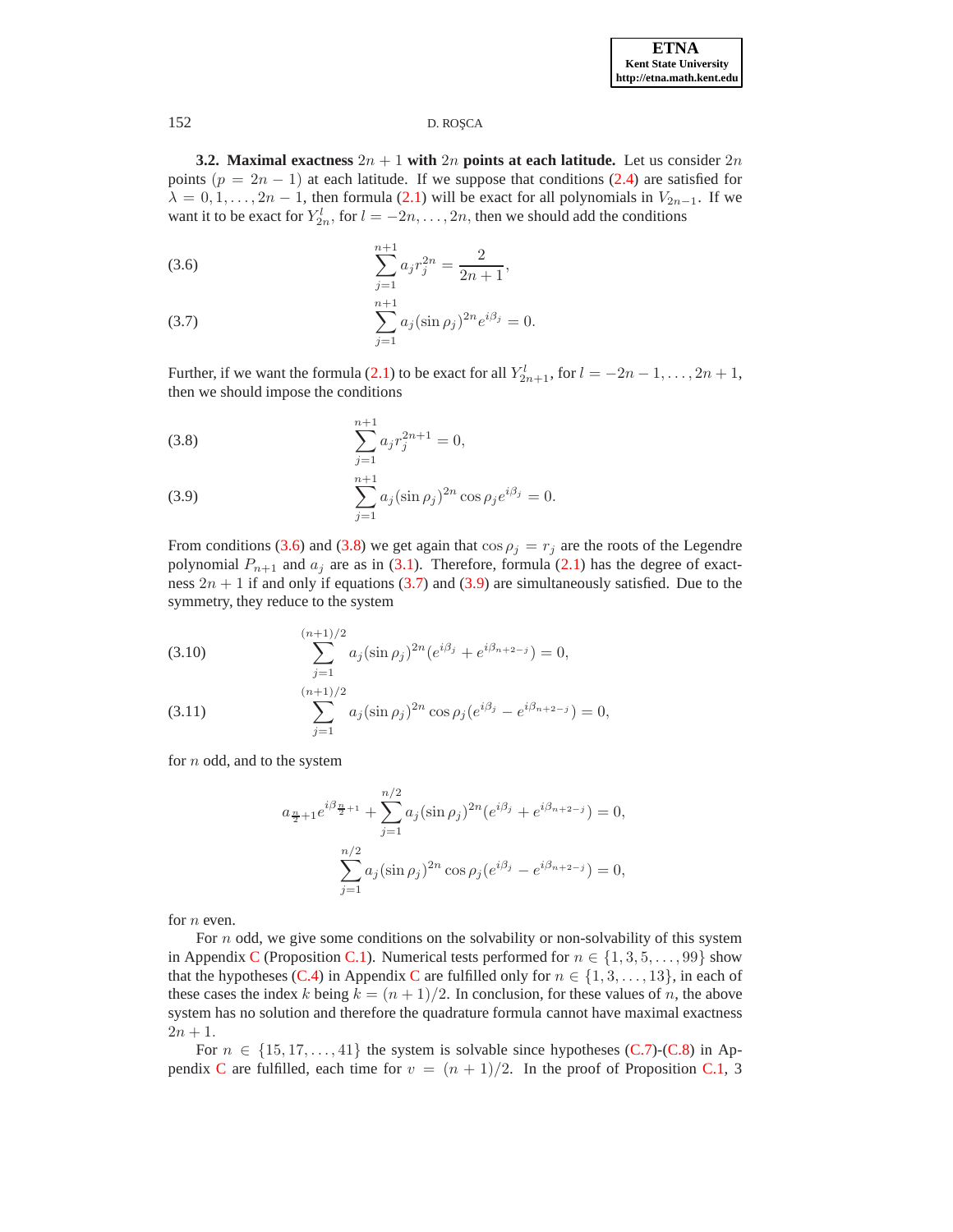# SPHERICAL QUADRATURE 153

in Appendix [C,](#page-13-0) we give a possible solution of the system. For  $n \in \{43, 45, \ldots, 99\}$ , the solvability is not clear yet. In this case, both sequences  $\{\alpha_j, j = 1, \ldots, (n+1)/2\}$  and  $\{\mu_i, j = 1, \ldots, (n+1)/2\}$  satisfy the triangle inequality.

In Table [3.1](#page-8-0) we summarize all the cases discussed above.

*Some choices for which the maximal degree of exactness*  $2n + 1$  *is attained, for*  $P_{n+1}(\cos \rho_j) = 0$ ,  $j \in \{1, \ldots, n+1\}, n \leq 100.$ 

| number of nodes<br>at each latitude | $n_{\rm c}$               |                                            |
|-------------------------------------|---------------------------|--------------------------------------------|
| $2n+2$                              |                           | $0,2\pi$                                   |
| $2n+1$                              | odd                       | Appendix A                                 |
|                                     | $\{2, 4, 6, 8, 10\}$      | $\emptyset$ (cf. Appendix <b>B</b> )       |
|                                     | $\{12, 14, \ldots, 100\}$ | Appendix B                                 |
| 2n                                  | $\{1, 3, \ldots, 13\}$    | $\emptyset$ (cf. Appendix C, Prop. C.1, 1) |
|                                     | $\{15, 17, \ldots, 41\}$  | Appendix C, Prop. C.1, 3                   |
|                                     | $\{43, 45, \ldots, 99\}$  | no answer                                  |
|                                     | even                      | no answer                                  |

As a final remark, we mention that the improvement brought to the interpolatory quadra-ture formulas in [\[4\]](#page-15-2), which were established only for n odd, is the following: In [\[4\]](#page-15-2), for attaining the degree of exactness  $2n+1$  one needs  $(2n+2)^2$  nodes. The quadrature formulas presented here can attain this degree of exactness with only  $(2n + 2)(n + 1)$  nodes (for arbitrary choices of the deviations  $\beta_i$ ) and with only  $(2n + 1)(n + 1)$  nodes or only  $2n(n + 1)$ nodes (for some special cases summarized in Table [3.1\)](#page-8-0).

**4.** A particular case: spherical designs. A spherical design is a set of points of  $\mathbb{S}^2$ which generates a quadrature formula with equal weights which is exact for spherical polynomials up to a certain degree. For a fixed  $n \in \mathbb{N}$ , we intend to specify the maximal degree of exactness that can be attained with the points in  $S(\beta_n, \rho_n, p)$  and show for which choices of the parameters  $\beta_n$ ,  $\rho_n$ , p this maximal degree can be attained. Therefore, let us consider the quadrature formula

<span id="page-5-0"></span>(4.1) 
$$
\int_{\mathbb{S}^2} F(\xi) d\omega(\xi) \approx w_{n,p} \sum_{j=1}^{n+1} \sum_{k=1}^{p+1} F(\xi_{j,k}), \text{ with } \xi_{j,k} \in S(\beta_n, \rho_n, p).
$$

If we require that this formula is exact for constant functions, we obtain

$$
w_{n,p} = \frac{4\pi}{(n+1)(p+1)}.
$$

As in the general case, we obtain that formula [\(4.1\)](#page-5-0) is exact for the spherical polynomials  $Y_m^l$ for  $m < p + 1$  and  $-m \leq l \leq m$ ,  $l \neq 0$ . In order to be exact for  $Y_m^0$  for  $m < p + 1$ , we should have

$$
\int_{-1}^{1} P_m(x)dx = \frac{2}{n+1} \sum_{j=1}^{n+1} P_m(r_j),
$$

where  $r_j = \cos \rho_j$ , for  $j = 1, ..., n + 1$ . In conclusion, if the quadrature formula

<span id="page-5-1"></span>(4.2) 
$$
\int_{-1}^{1} f(x)dx \approx \frac{2}{n+1} \sum_{j=1}^{n+1} f(r_j)
$$

TABLE 3.1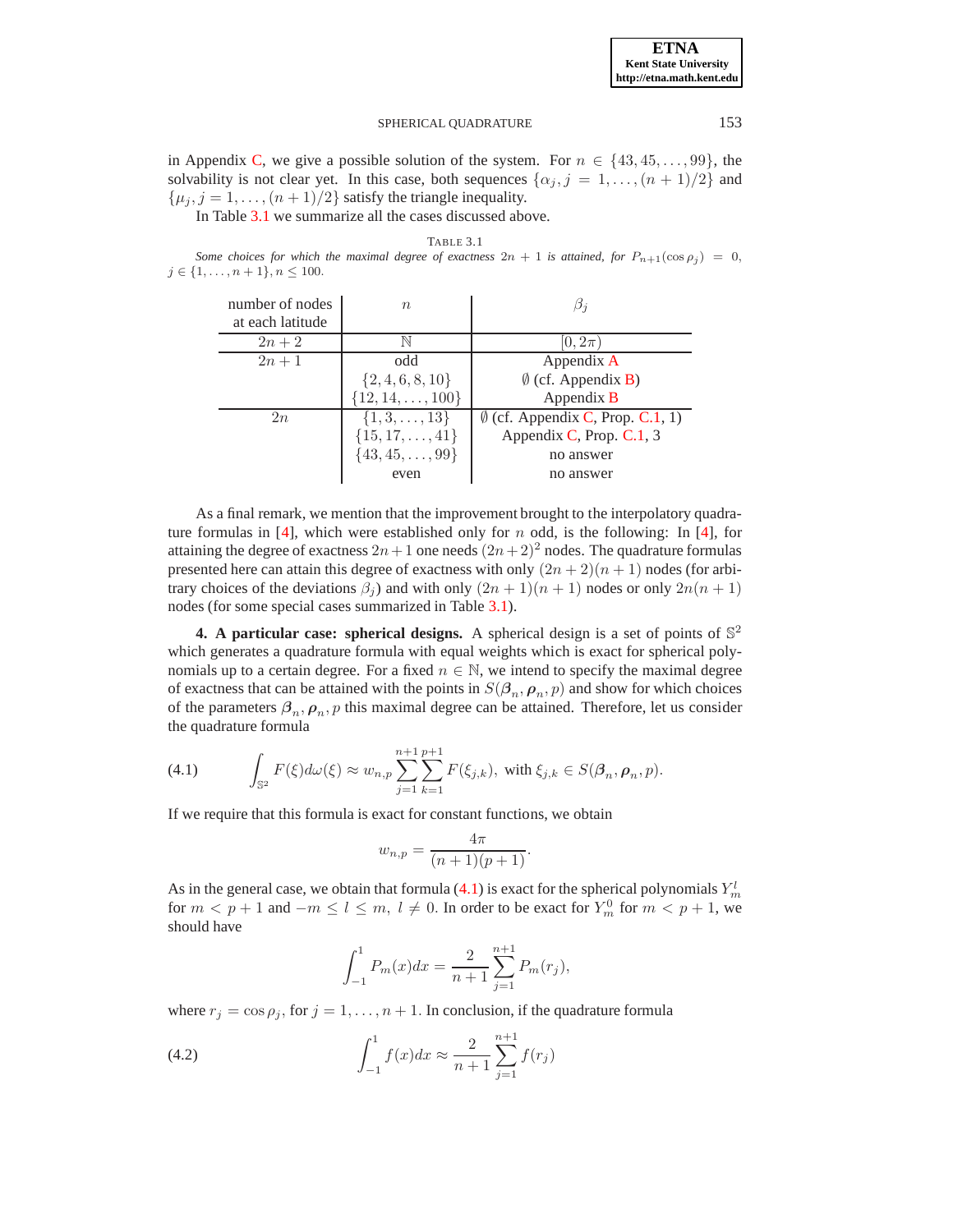is exact for all univariate polynomials in  $\Pi_s$ ,  $s < p+1$ , then the quadrature formula [\(4.1\)](#page-5-0) will be exact for all spherical polynomials in  $V_s$ . If in [\(4.2\)](#page-5-1) we take  $f(x) = x^m$  for  $m = 1, \ldots, p$ , we obtain the system

<span id="page-6-0"></span>(4.3) 
$$
\sum_{j=1}^{n+1} r_j^{\lambda} = \frac{(-1)^{\lambda} + 1}{\lambda + 1} \cdot \frac{n+1}{2},
$$

with  $\lambda = 1, \ldots, p$ . This system has  $n + 1$  unknowns. The maximal degree of exactness of the quadrature formula  $(4.2)$  (respectively, the maximal value of  $p$ ) is obtained in the classical case of Chebyshev one-dimensional quadrature formula, when the system [\(4.3\)](#page-6-0) has a unique solution. In this case  $p = n + 1$ , since the number of conditions needed to solve the quadrature formula uniquely is  $n + 1$ . More precisely, in the one-dimensional case of Chebyshev quadrature, it is known that  $r_j = r_{n+2-j}$  for  $j = 1, \ldots, \lfloor n/2 \rfloor$  and that system [\(4.3\)](#page-6-0) has no solution for  $n = 7$  and  $n > 8$ . For  $n \in \{2, 4, 6, 8\}$ , the quadrature formula [\(4.2\)](#page-5-1) has the degree of exactness  $n + 1$  if the conditions in [\(4.3\)](#page-6-0) are fulfilled for  $\lambda = 1, \ldots, n + 1$ . For  $n \in \{1, 3, 5\}$ , if the same conditions are fulfilled, the degree of exactness is  $n + 2$  since one additional condition in [\(4.3\)](#page-6-0) for  $\lambda = n + 2$  is satisfied.

In conclusion, the following result holds.

<span id="page-6-2"></span>PROPOSITION 4.1. Let  $n \in \{1, 2, 3, 4, 5, 6, 8\}$  and consider the quadrature formula  $(4.1)$  with  $p + 1$  *equally spaced nodes at each latitude. Its maximal degree of exactness is* 

(4.4) 
$$
\mu_{max} = \begin{cases} n+1, & \text{for } n \in \{2, 4, 6, 8\}, \\ n+2, & \text{for } n \in \{1, 3, 5\}. \end{cases}
$$

*It can be attained, for example, by taking* n + 2 *equally spaced nodes at each latitude*  $(p = n + 1)$ , for all choices of the deviations  $\beta_i$  in  $[0, 2\pi)$  and for  $\cos \rho_i$  the nodes of the *classical one-dimensional Chebyshev quadrature formula.*

We wish to investigate if the maximal degree of exactness  $\mu_{max}$  can be obtained with fewer than  $n + 2$  points at each latitude.

**4.1. Maximal degree of exactness attained with only** n + 1 **points at each latitude.** Suppose  $p = n$  and suppose [\(4.3\)](#page-6-0) is fulfilled for  $\lambda = 1, \ldots, n$ . This implies that [\(4.1\)](#page-5-0) is exact for the spherical polynomials  $Y_{\lambda}^0$ , for  $\lambda = 1, \ldots, n$ . We want again to investigate if the maximal degree of exactness  $\mu_{max}$  can be attained with only  $n + 1$  points at each latitude.

*Case 1: n* even. If we want formula [\(4.1\)](#page-5-0) to be exact for all spherical polynomials in  $V_{n+1} = V_{\mu_{max}}$ , it remains to impose the condition that [\(4.1\)](#page-5-0) is exact for  $Y_{n+1}^0$  and  $Y_{n+1}^{\pm(n+1)}$ . Exactness for  $Y_{n+1}^0$  means  $\sum_{j=1}^{n+1} r_j^{n+1} = 0$ , which, together with [\(4.3\)](#page-6-0) fulfilled for  $\lambda =$  $1, \ldots, n$ , leads finally to the system in the classical one-dimensional Chebyshev case. Thus  $r_j = r_{n+2-j}$ , for  $j = 1, ..., n/2, r_{\frac{n}{2}+1} = 0$  and a solution exists only for  $n \in \{2, 4, 6, 8\}$ . Further, exactness for  $Y_{n+1}^{\pm(n+1)}$  reduces to

<span id="page-6-1"></span>(4.5) 
$$
e^{i\beta_{\frac{n}{2}+1}} + \sum_{j=1}^{n/2} (\sin \rho_j)^{n+1} (e^{i\beta_j} + e^{i\beta_{n+2-j}}) = 0.
$$

Numerical tests show that condition [\(B.3\)](#page-12-1) in Appendix [B](#page-12-0) is fulfilled for  $n \in \{2, 4, 6, 8\}$ . Therefore, equation [\(4.5\)](#page-6-1) is solvable.

*Case 2:*  $n$  odd. In this case, if we want formula  $(4.1)$  to be exact for all spherical polynomials in  $V_{n+2} = V_{\mu_{max}}$ , it remains to require that it is exact for  $Y_{n+1}^0, Y_{n+2}^0, Y_{n+1}^{\pm (n+1)}$ and  $Y_{n+2}^{\pm (n+1)}$ .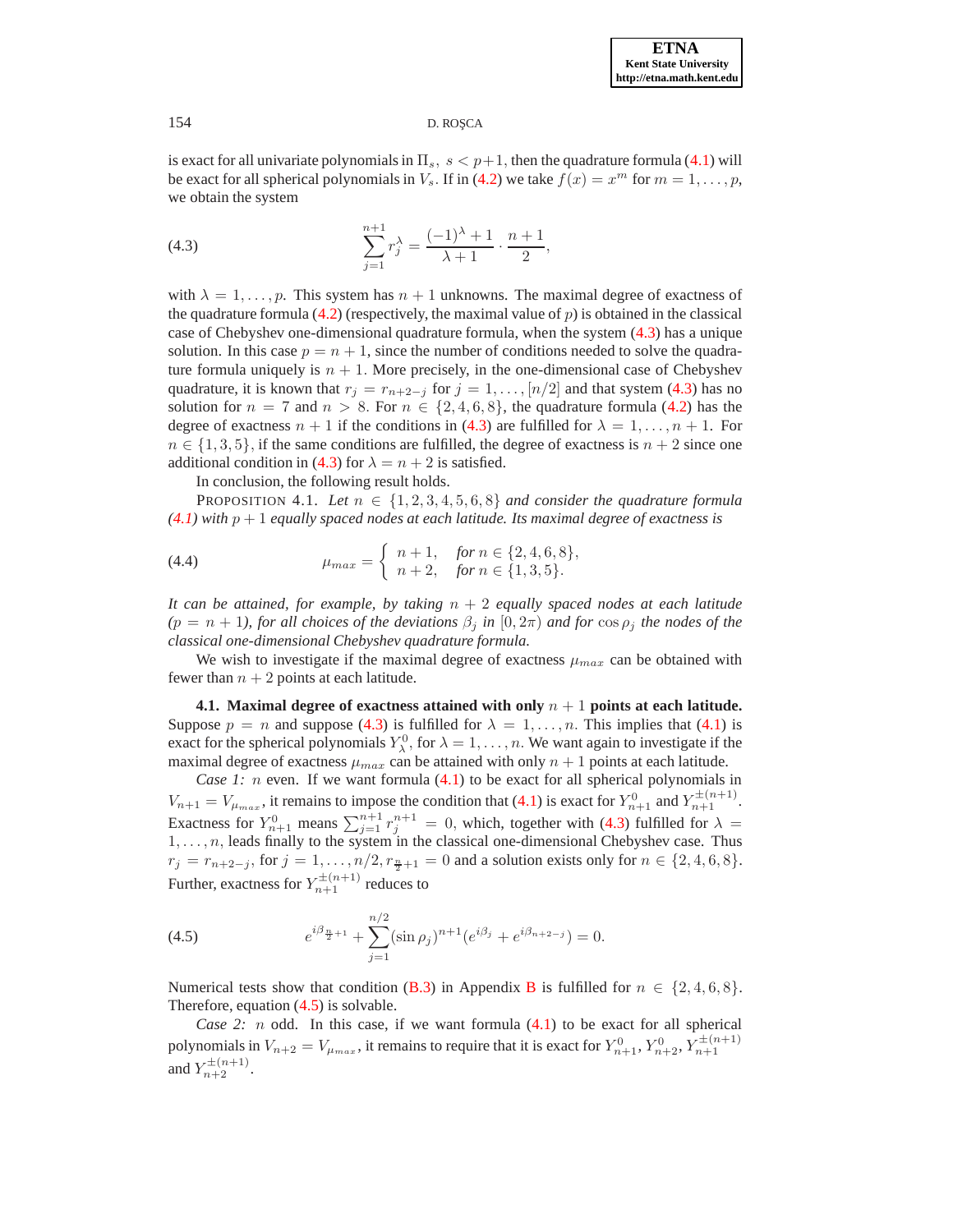## SPHERICAL QUADRATURE 155

Exactness for the spherical polynomial  $Y_{n+1}^0$  reduces to the condition

$$
\sum_{j=1}^{n+1} r_j^{n+1} = \frac{n+1}{n+2},
$$

which, added to conditions [\(4.3\)](#page-6-0) for  $\lambda = 1, \ldots, n$ , leads again to the system in the classical one-dimensional Chebyshev case (which is uniquely solvable).

Exactness for  $Y_{n+2}^0$  reduces to condition

$$
\sum_{j=1}^{n+1} r_j^{n+2} = 0,
$$

which is automatically satisfied.

Further, exactness for  $Y_{n+1}^{\pm(n+1)}$  and  $Y_{n+2}^{\pm(n+1)}$  means, respectively,

<span id="page-7-0"></span>(4.6) 
$$
\sum_{j=1}^{(n+1)/2} (\sin \rho_j)^{n+1} (e^{i\beta_j} + e^{i\beta_{n+2-j}}) = 0.
$$

(4.7) 
$$
\sum_{j=1}^{(n+1)/2} (\sin \rho_j)^{n+1} \cos \rho_j (e^{i\beta_j} - e^{i\beta_{n+2-j}}) = 0.
$$

In conclusion, the maximal degree of exactness  $n+2$  is attained if and only if  $r_i$  are the nodes in univariate Chebyshev quadrature and the system  $(4.6)-(4.7)$  $(4.6)-(4.7)$  is solvable. The solvability of this system is discussed in Appendix [C](#page-13-0) in the general case. For  $n = 1$ , the non-solvability is clear. For  $n = 3$ , the system is again not solvable (cf. Proposition [C.1,](#page-13-1) Appendix [C\)](#page-13-0), since  $\mu_1 < \mu_2$ . For  $n = 5$ , it is solvable since the hypotheses [\(C.5\)](#page-13-4)-[\(C.6\)](#page-13-4) in Proposition [C.1](#page-13-1) are satisfied, with  $v = 2$ .

To summarize the above considerations, we state the following result.

PROPOSITION 4.2. Let  $n \in \{1, 2, 3, 4, 5, 6, 8\}$  and consider the quadrature formula  $(4.1)$  *with*  $n + 1$  *equally spaced nodes at each latitude. Then the maximal degree of exactness*  $\mu_{max}$  *given in Proposition [4.1](#page-6-2) can be attained for*  $n = 2, 4, 6, 8$ *, if*  $\cos \rho_i$  *are chosen as nodes of the classical one-dimensional Chebyshev quadrature formula and the numbers*  $\beta_i$ *are chosen as described in Appendix [B.](#page-12-0) For*  $n = 1, 3$ *, the maximal degree of exactness cannot be attained, while for*  $n = 5$  *it can be attained if the deviations*  $\beta_j$ ,  $j = 1, \ldots, 6$ *, are taken as described in Appendix [C,](#page-13-0) Proposition [C.1,](#page-13-1) 2.*

The natural question which arises now is: Is it possible to have maximal degree of exactness  $n + 1$  with only n points at each latitude? The answer is given in the following section.

**4.2. Maximal degree of exactness with only** n **points at each latitude.** Let us consider *n* points at each latitude ( $p = n - 1$ ) and suppose [\(4.3\)](#page-6-0) holds for  $\lambda = 1, \ldots, n - 1$ . We want to see if the maximal degree of exactness  $\mu_{max}$  can be attained with only n points at each latitude.

*Case 1: n* odd. In this case, if we want formula [\(4.1\)](#page-5-0) to be exact for all spherical polynomials in  $V_{n+2} = V_{\mu_{max}}$ , it remains to impose that it is exact for  $Y_{n+1}^0$ ,  $Y_{n+2}^0$ ,  $Y_n^{\pm n}$ ,  $Y_{n+1}^{\pm n}$  and  $Y_{n+2}^{\pm n}$ . Altogether, they imply that  $r_j = \cos \rho_j$  are the abscissa in the classical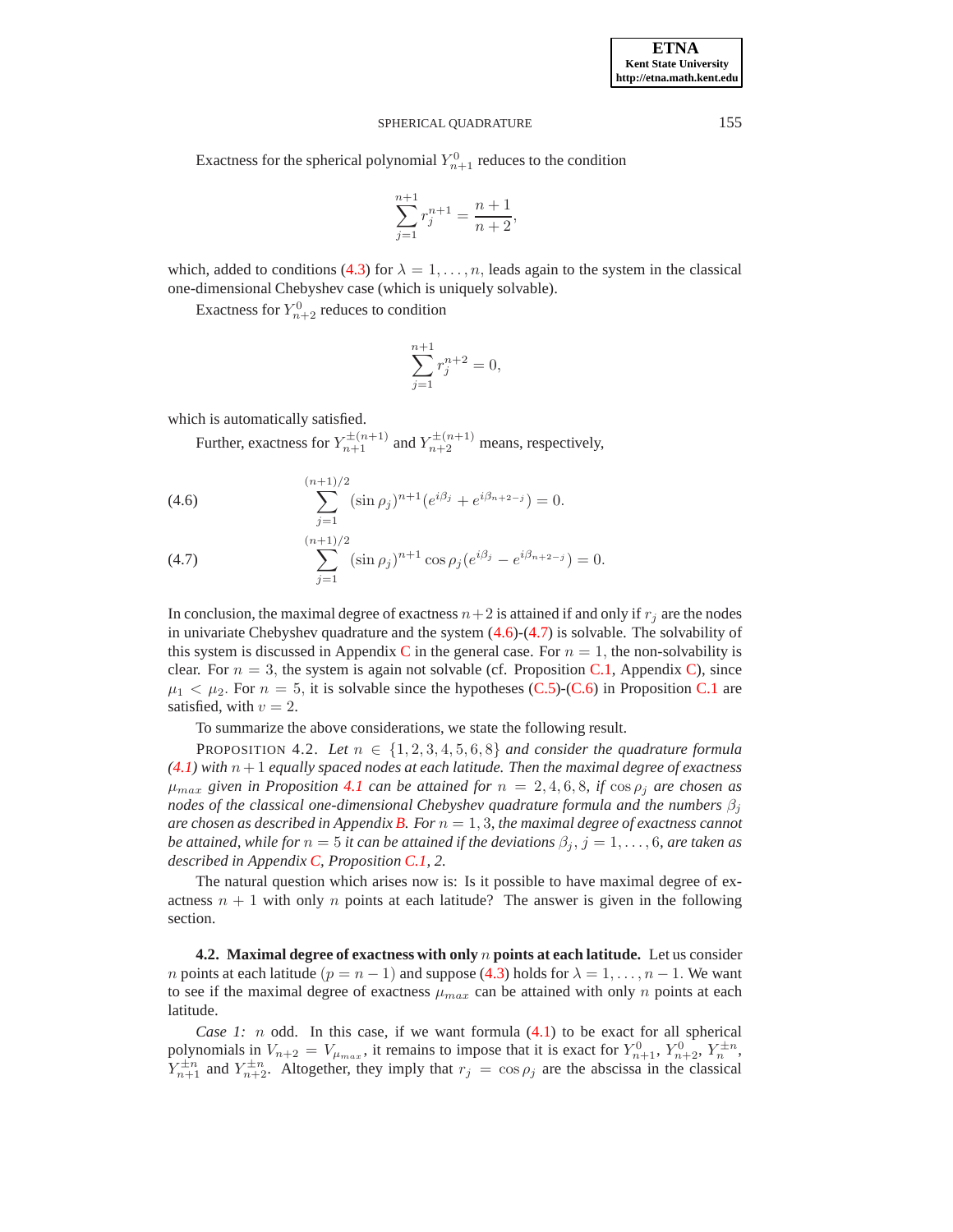univariate Chebyshev case, and the deviations  $\beta_j$  should satisfy the system

<span id="page-8-1"></span>(4.8) 
$$
\sum_{j=1}^{(n+1)/2} (\sin \rho_j)^n (e^{i\beta_j} + e^{i\beta_{n+2-j}}) = 0,
$$

(4.9)  
\n
$$
\sum_{j=1}^{(n+1)/2} (\sin \rho_j)^n \cos \rho_j (e^{i\beta_j} - e^{i\beta_{n+2-j}}) = 0,
$$
\n
$$
\sum_{j=1}^{(n+1)/2} (\sin \rho_j)^n P_{n+2}^{(n)} (\cos \rho_j) (e^{i\beta_j} + e^{i\beta_{n+2-j}}) = 0.
$$

Since  $P_{n+2}^{(n)}(\cos \rho)$  is an even polynomial of degree two in  $\cos \rho$ , using equation [\(4.8\)](#page-8-1), we can replace the last equation by

(4.10) 
$$
\sum_{j=1}^{(n+1)/2} (\sin \rho_j)^n (\cos \rho_j)^2 (e^{i\beta_j} + e^{i\beta_{n+2-j}}) = 0.
$$

For  $n = 1$ , the system is clearly not solvable.

For  $n = 3$ , the system is solvable since  $\sin^3 \rho_1 \cos \rho_1 = \sin^3 \rho_2 \cos \rho_2$ . A solution can be written as

$$
\beta_1 \in [0, 2\pi), \ \beta_3 = \beta_1, \ \beta_2 = \beta_4 = \beta_1 + \pi \ (\text{mod } 2\pi).
$$

For  $n = 5$ , up to now we do not have a result regarding the solvability of the system.

#### TABLE 4.1

<span id="page-8-0"></span>*Some choices for which the maximal degree of exactness*  $\mu_{\text{max}}$  *is attained, for*  $\cos \rho_j$ ,  $j \in \{1, ..., n + 1\}$ , *the nodes in the case of classical Chebyshev quadrature.*

| number of nodes  | $n_{\rm c}$               |                                                                                 |
|------------------|---------------------------|---------------------------------------------------------------------------------|
| at each latitude |                           |                                                                                 |
| $n+2$            | $\{1, 2, 3, 4, 5, 6, 8\}$ | $[0,2\pi]$                                                                      |
| $n+1$            | $\{2,4,6,8\}$             | $[0, 2\pi)$                                                                     |
|                  | $\{1,3\}$                 | $\emptyset$ (cf. Appendix C, Prop. C.1, 2)                                      |
|                  | 5.                        | no answer                                                                       |
| $n_{\rm}$        |                           |                                                                                 |
|                  | 3                         | $\beta_1 \in [0, 2\pi), \beta_3 = \beta_1, \ \beta_2 = \beta_4 = \beta_1 + \pi$ |
|                  | $\{2,4,6,8\}$             | no answer                                                                       |

*Case 2: n* even. If we want formula [\(4.1\)](#page-5-0) to be exact for all spherical polynomials in  $V_{n+1} = V_{\mu_{max}}$ , it remains to impose that [\(4.1\)](#page-5-0) is exact for  $Y_n^0, Y_{n+1}^0, Y_n^{\pm n}$  and  $Y_{n+1}^{\pm n}$ . Exactness for  $Y_n^0$  and  $Y_{n+1}^0$  means  $\sum_{j=1}^{n+1} r_j^n = 1$  and  $\sum_{j=1}^{n+1} r_j^{n+1} = 0$ , respectively. Together with [\(4.3\)](#page-6-0) fulfilled for  $\lambda = 1, \ldots, n - 1$ , they lead to the system in the classical one-dimensional Chebyshev case. Thus  $r_j = r_{n+2-j}$ , for  $j = 1, ..., n/2$ ,  $r_{\frac{n}{2}+1} = 0$  and a solution exists only for  $n \in \{2, 4, 6, 8\}$ . Further, using again the symmetry of the latitudes, exactness for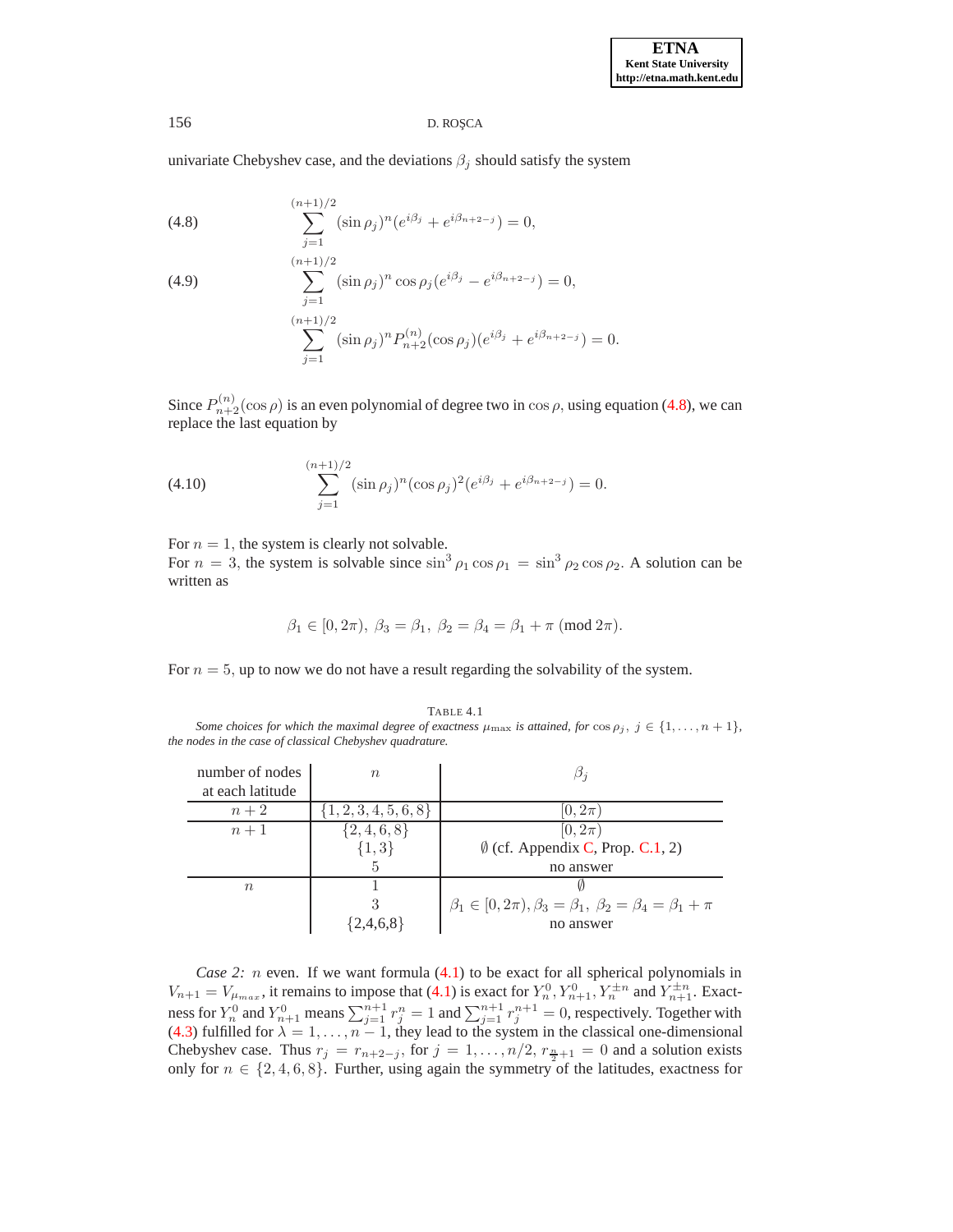## SPHERICAL QUADRATURE 157

 $Y_n^{\pm n}$  and  $Y_{n+1}^{\pm n}$  reduces to

<span id="page-9-0"></span>(4.11) 
$$
e^{i\beta_{\frac{n}{2}+1}} + \sum_{j=1}^{n/2} (\sin \rho_j)^n (e^{i\beta_j} + e^{i\beta_{n+2-j}}) = 0,
$$

(4.12) 
$$
\sum_{j=1}^{n/2} (\sin \rho_j)^n \cos \rho_j (e^{i\beta_j} - e^{i\beta_{n+2-j}}) = 0.
$$

In conclusion, the maximal degree of exactness  $\mu_{max} = n + 1$  can be attained if and only if the system  $(4.11)-(4.12)$  $(4.11)-(4.12)$  is solvable. Unfortunately we could not give a result regarding the solvability of this system.

All these cases are summarized in Table [4.1.](#page-8-0)

**5. Numerical examples.** In order to demonstrate the efficiency of our formulas, we consider the quadrature formula

$$
\int_{\mathbb{S}^2} F(\xi) d\omega(\xi) \approx \sum_{j=1}^{m+1} w_j \sum_{k=1}^{p+1} F(\xi_{j,k}),
$$

with  $\xi_{j,k}(\rho_j, \theta_k^j) \in \mathbb{S}^2$ , in the following cases:

1. The classical Gauss-Legendre quadrature formula, with  $m = n$ ,  $p = 2n + 1$ ,  $\cos \rho_j = r_j$ , the roots of Legendre polynomial  $P_{n+1}$ ,

$$
\theta_k^j = \frac{k\pi}{n+1},
$$
  

$$
w_j = \frac{2\pi}{2n+2}a_j
$$
, with  $a_j = \frac{2(1-r_j^2)}{(n+2)^2(P_{n+2}(r_j))^2}$ ,

 $j = 1, ..., n + 1, k = 1, ..., 2n + 2$ . This formula has  $2n^2 + 4n + 2$  nodes and is exact for polynomials in  $V_{2n+1}$ . It is in fact a particular case of the quadratures given in Proposition [3.1,](#page-3-3) when all deviations  $\beta_j$  are zero.

2. The Clenshaw-Curtis formula<sup>[1](#page-9-1)</sup>, with  $m = 2n$ ,  $p = 2n + 1$ ,

$$
\theta_k^j = \frac{k\pi}{n+1}, \quad \rho_j = \frac{(j-1)\pi}{2n} \text{ for } j = 1, \dots, 2n+1, \ k = 1, \dots, 2n+2,
$$
  

$$
w_j = w_{2n+1-j} = \frac{4\pi \varepsilon_j^{2n+1}}{n(n+1)} \sum_{l=0}^n \varepsilon_{l+1}^{n+1} \frac{1}{1-4l^2} \cos \frac{(j-1)l\pi}{n}, \text{ for } j = 1, \dots, n,
$$

where

$$
\varepsilon_j^J = \begin{cases} \frac{1}{2} & \text{if } j = 1 \text{ or } j = J, \\ 1 & \text{if } 0 < j < J. \end{cases}
$$

This formula has  $4n^2 + 6n + 2$  nodes and is exact for polynomials in  $V_{2n+1}$ .

<span id="page-9-1"></span><sup>&</sup>lt;sup>1</sup>This formula is sometimes called Chebyshev formula, since in the one-dimensional case it is based on the expansion of a function in terms of Chebyshev polynomials  $T_i$  of the first kind. The nodes cos  $j\pi/2n$  are the extrema of the Chebyshev polynomial  $T_{2n}$  of degree  $2n$ .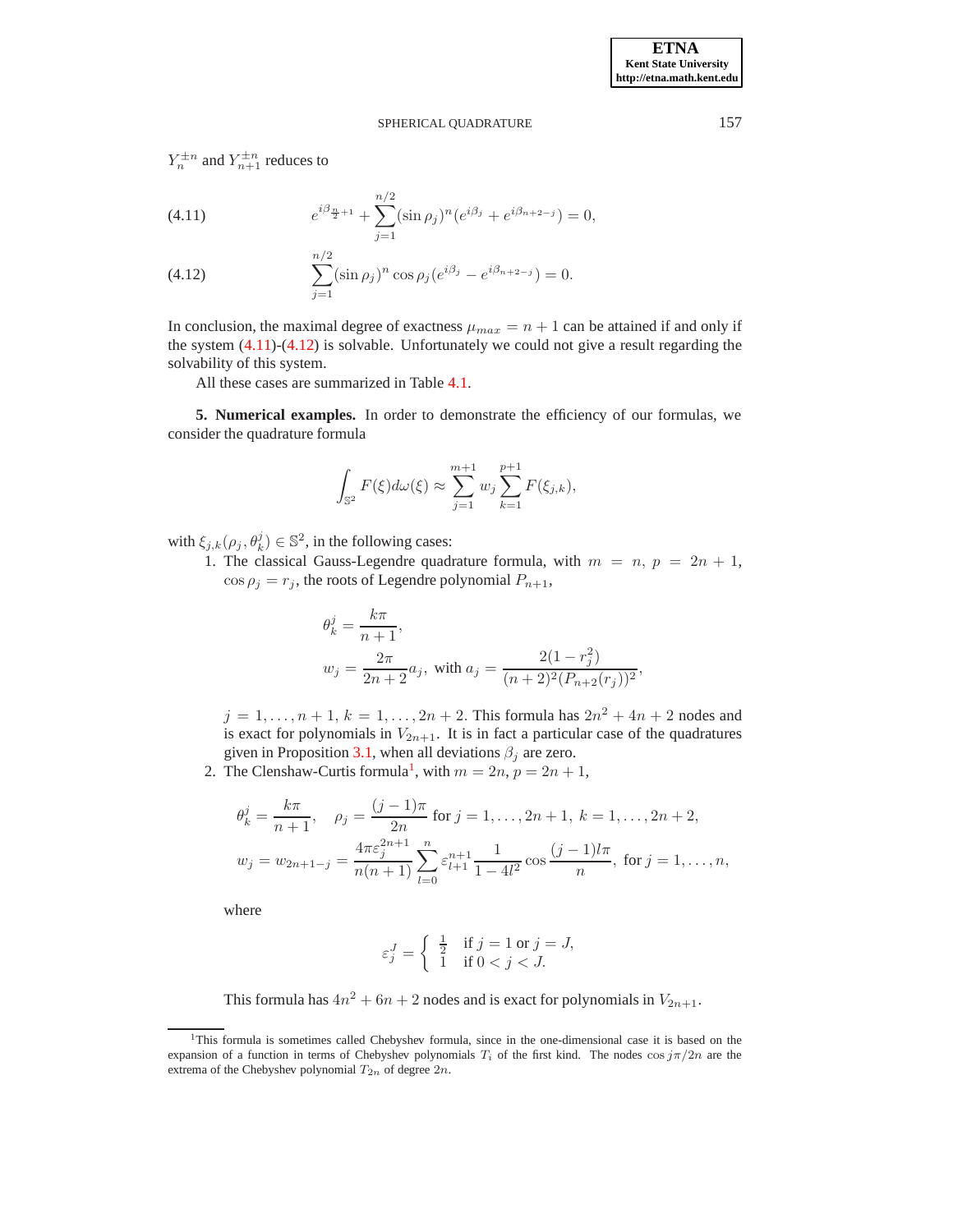In our numerical experiments we have considered the following test functions:

$$
f_1(\mathbf{x}) = -5\sin(1+10x_3),
$$
  
\n
$$
f_2(\mathbf{x}) = ||\mathbf{x}||_1/10,
$$
  
\n
$$
f_3(\mathbf{x}) = 1/||\mathbf{x}||_1,
$$
  
\n
$$
f_4(\mathbf{x}) = \exp(x_1^2),
$$

where  $\mathbf{x} = (x_1, x_2, x_3) \in \mathbb{S}^2$ .

From the quadrature formulas constructed in this paper, we consider those from Section [3.1](#page-3-4) and we compare them with the Gauss-Legendre and Clenshaw-Curtis quadratures mentioned above. We do not present here quadratures from Proposition [3.1](#page-3-3) for deviations  $\beta_i$ different from zero, since in this case, for the above test functions, the errors are comparable with the ones obtained for Gauss-Legendre (when all  $\beta_i$  are equal to zero).

Figure [5.1](#page-11-0) shows the interpolation errors (logarithmic scale) for each of the functions  $f_1, f_2, f_3$ , and  $f_4$ , respectively.

<span id="page-10-2"></span><span id="page-10-0"></span>Appendix A. For *n* odd, we provide solutions of the equation

(A.1) 
$$
\sum_{j=1}^{q} \alpha_j (e^{i\beta_j} + e^{i\beta_{n+2-j}}) = 0,
$$

<span id="page-10-3"></span>with  $q = (n + 1)/2$ ,  $\alpha_i > 0$  given and the unknowns  $\beta_i$ ,  $j = 1, \ldots, n + 1$ . For this we need the following result.

LEMMA A.1. Let  $A > 0$  be given. Then, for every  $z = \tau e^{i\theta} \in \mathbb{C}$  with  $0 \leq \tau \leq 2A, \ \theta \in [0, 2\pi),$  there exist  $\omega_j = \omega_j(\tau, \theta) \in [0, 2\pi), \ j = 1, 2$ , such that

(A.2) 
$$
A(e^{i\omega_1} + e^{i\omega_2}) = z.
$$

<span id="page-10-1"></span>*Proof*. Indeed, denoting

$$
\gamma = \arccos \frac{\tau}{2A} \in \left[0, \frac{\pi}{2}\right],
$$

a possible choice of the  $\omega_1, \omega_2$  which satisfy relation [\(A.2\)](#page-10-1) is the following:

- 1. If  $\theta \gamma \ge 0$  and  $\theta + \gamma < 2\pi$ , then  $(\omega_1, \omega_2) \in \{(\theta + \gamma, \theta \gamma), (\theta \gamma, \theta + \gamma)\};$
- 2. If  $\theta \gamma < 0$ , then  $(\omega_1, \omega_2) \in \{(\theta + \gamma, \theta \gamma + 2\pi), (\theta \gamma + 2\pi, \theta + \gamma)\};$
- 3. If  $\theta + \gamma \geq 2\pi$ , then  $(\omega_1, \omega_2) \in \{(\theta + \gamma 2\pi, \theta \gamma),(\theta \gamma, \theta + \gamma 2\pi)\},\$

or, shorter,

$$
\begin{cases} \omega_1 = \theta + \varepsilon \gamma \ (\text{mod} 2\pi), \\ \omega_2 = \theta - \varepsilon \gamma \ (\text{mod} 2\pi), \end{cases} \text{ with } \varepsilon \in \{-1, 1\}.
$$

Equality [\(A.2\)](#page-10-1) can be verified by direct calculations.  $\Box$ 

Let us come back to equation [\(A.1\)](#page-10-2). For  $j = 1, \ldots, q$ , we consider  $z_j = \tau_j e^{i\theta_j} \in \mathbb{C}$  with  $0 \leq \tau_j \leq 2\alpha_j$ , such that

$$
z_1+\ldots+z_q=0.
$$

In fact, we take  $q-1$  arbitrary complex numbers  $z_j^* = \tau_j^* e^{i\theta_j}$ ,  $\tau_j^* \geq 0$ ,  $j = 1, \ldots, q-1$ , and then consider  $z_q^* = -z_1^* - \ldots - z_{q-1}^*$ . The numbers  $z_j = \tau_j e^{i\theta_j}$ ,  $j = 1, \ldots, q$ , satisfying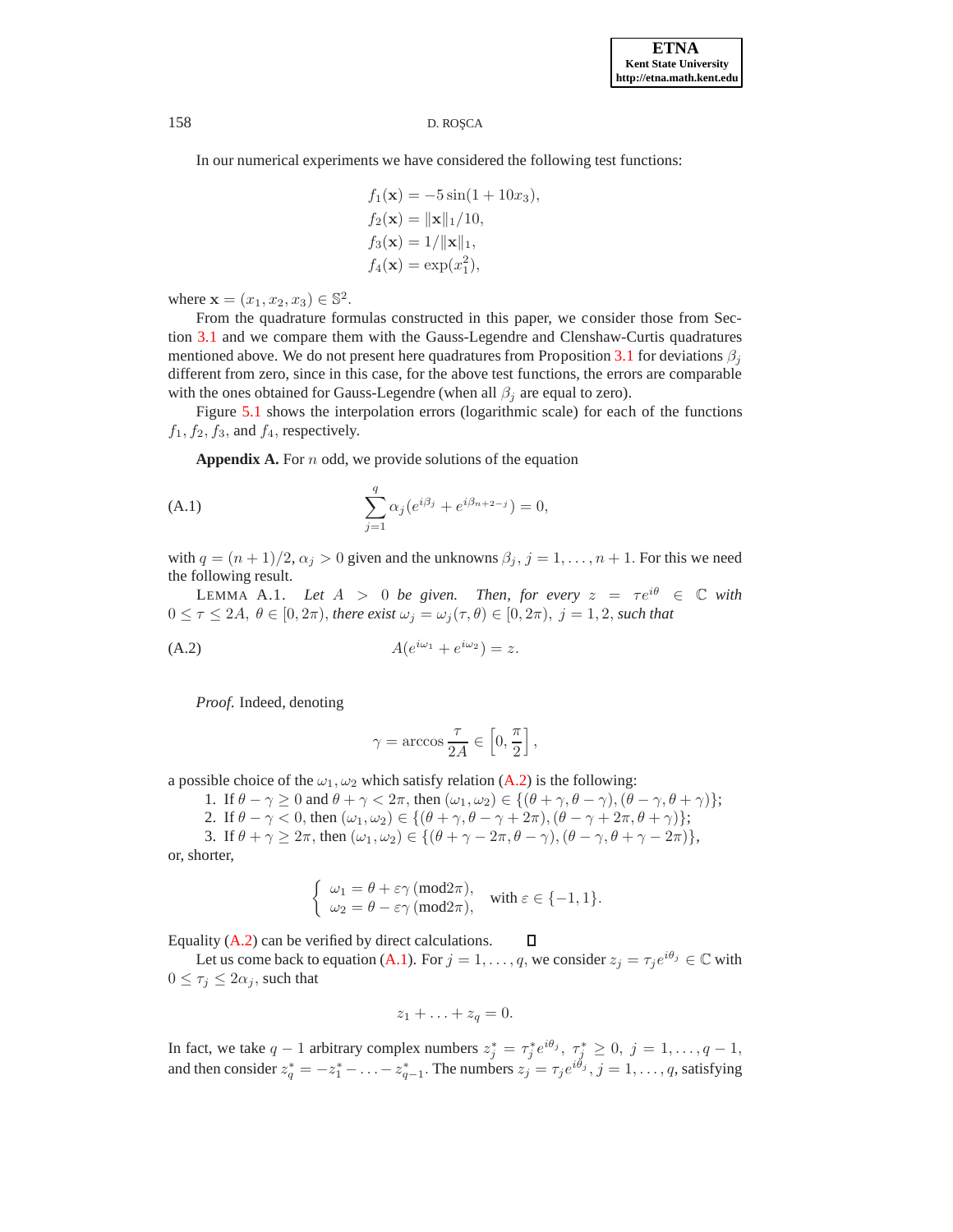**ETNA Kent State University http://etna.math.kent.edu**

# SPHERICAL QUADRATURE 159



<span id="page-11-0"></span>FIG. 5.1. *Interpolation errors (logarithmic scales) for the test functions*  $f_1$ ,  $f_2$ ,  $f_3$ ,  $f_4$ .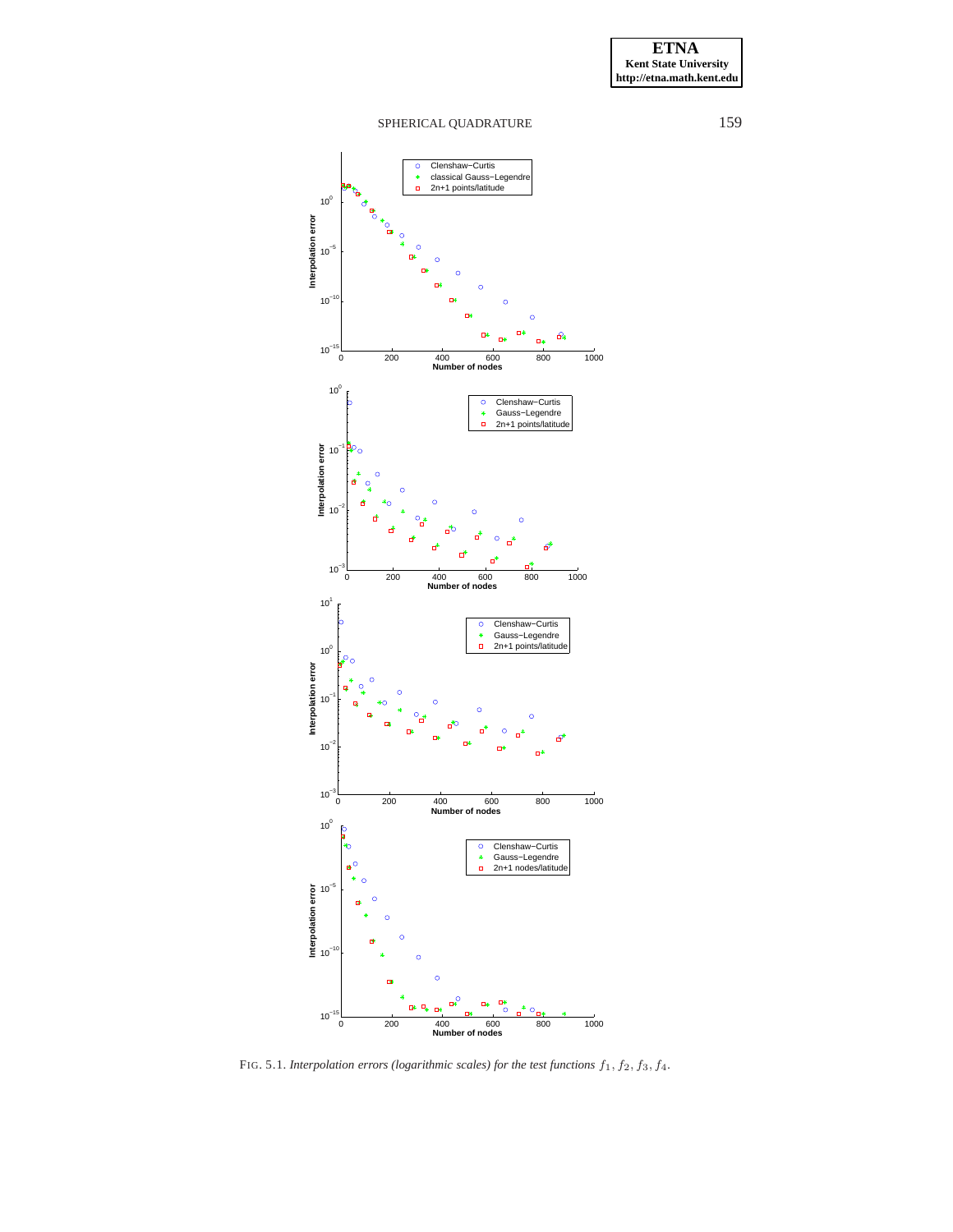the inequalities  $\tau_j \leq 2\alpha_j$  are taken such that

$$
\tau_j = \tau_j^* B, \text{ with } B = \min_{\begin{array}{c} k = 1, \dots, q, \\ \tau_k^* > 0 \end{array}} \frac{2\alpha_k}{\tau_k^*}.
$$

Denoting

$$
\gamma_j = \arccos \frac{\tau_j}{2\alpha_j}, \ j = 1, \dots, q,
$$

and applying Lemma  $A.1$ , we can write a solution of equation  $(A.1)$  as

<span id="page-12-4"></span>
$$
\begin{cases} \n\beta_j = \theta_j + \varepsilon_j \gamma_j \ (\text{mod } 2\pi), \\ \n\beta_{n+2-j} = \theta_j - \varepsilon_j \gamma_j \ (\text{mod } 2\pi), \n\end{cases} \text{ with } \varepsilon_j \in \{-1, 1\}.
$$

**Appendix B.** For n even, we discuss the equation

<span id="page-12-3"></span><span id="page-12-0"></span>(B.1) 
$$
\alpha_{q+1}e^{i\beta_{q+1}} + \sum_{j=1}^q \alpha_j(e^{i\beta_j} + e^{i\beta_{n+2-j}}) = 0,
$$

with  $q = n/2$ ,  $\alpha_j > 0$  given and the unknowns  $\beta_j$ ,  $j = 1, ..., q + 1$ . For determining a non-trivial solution we need the following result.

LEMMA B.1. *Let*  $a, b_1, \ldots, b_q > 0$  *such that*  $a \leq b_1 + \ldots + b_q$ *. Then there exist numbers*  $t_j \in [0,1]$  *(not all of them equal) for*  $j \in \{1,\ldots,q\}$ *, such that* 

(B.2) 
$$
a = \sum_{j=1}^{q} t_j b_j.
$$

*Proof.* Of course, a trivial solution, when all  $t_j$  are equal, is

<span id="page-12-2"></span>
$$
t_j = t^* = \frac{a}{b_1 + \ldots + b_q} \in (0, 1], \text{ for } j = 1, 2, \ldots, q + 1,
$$

and it leads to a trivial solution of [\(3.5\)](#page-3-2).

For non-trivial solutions, let  $t = a(b_1 + \ldots + b_q)^{-1} \in (0,1]$ . There exist  $\varepsilon_j \in [0,t]$ ,  $j = 1, \ldots, q - 1$  such that

$$
c:=\frac{\sum_{j=1}^{q-1}\varepsilon_jb_j}{b_q}\leq 1-t.
$$

The numbers  $t_j$ , defined as

$$
t_{\nu} = \begin{cases} t - \varepsilon_{\nu}, & \text{for } \nu \neq q, \\ t + c, & \text{for } \nu = q, \end{cases}
$$

satisfy the equality [\(B.2\)](#page-12-2).

We will prove that equation  $(B.1)$  is solvable if and only if

<span id="page-12-1"></span> $\Box$ 

$$
\alpha_{q+1} \le 2 \sum_{j=1}^q \alpha_j.
$$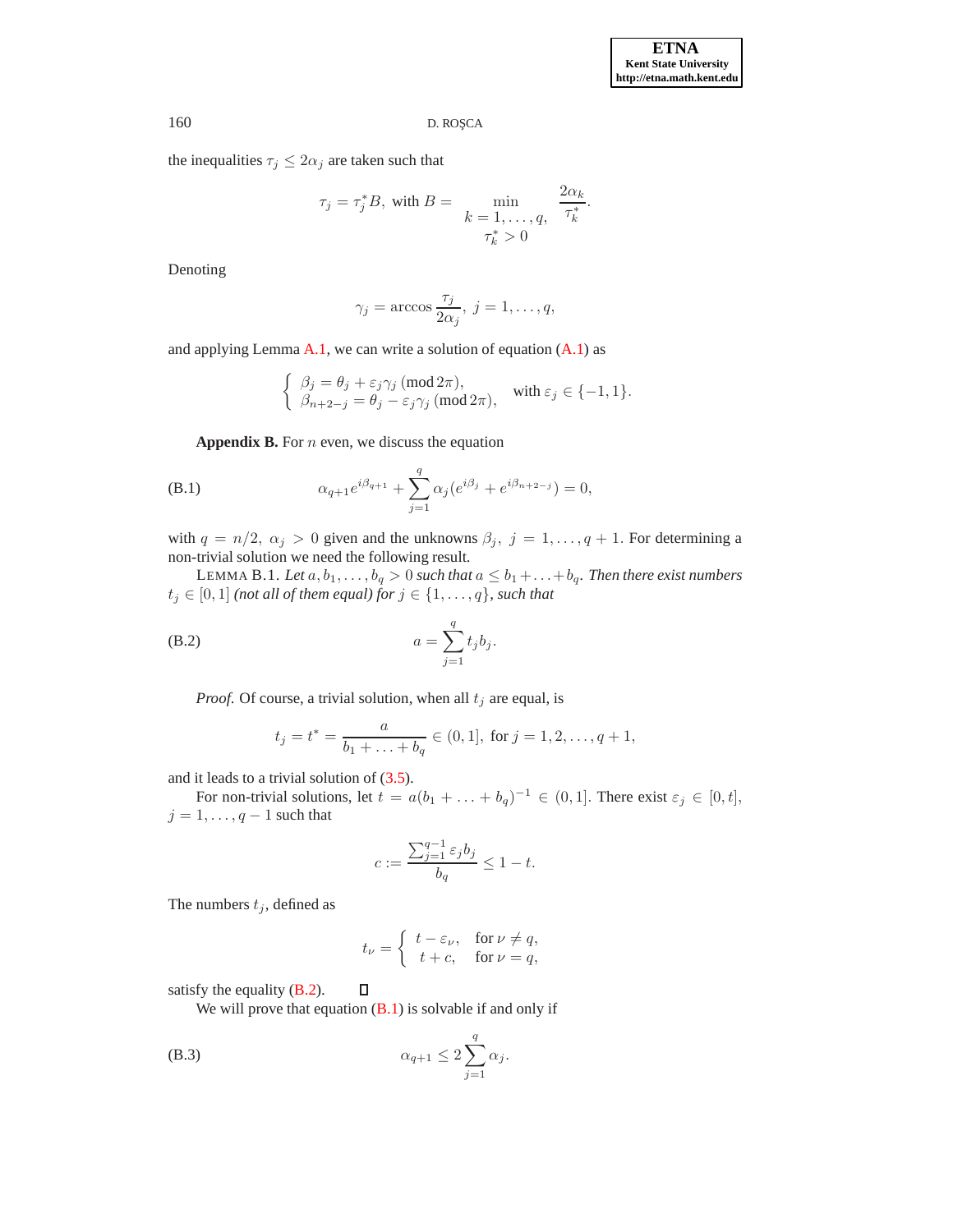# SPHERICAL OUADRATURE 161

Indeed, if the equation is solvable,  $(B.3)$  follows immediately by applying the triangle in-equality. Conversely, suppose that [\(B.3\)](#page-12-1) holds. From the previous lemma, there exist numbers  $t_j \in [0, 1]$  such that  $\alpha_{q+1} = 2 \sum_{j=1}^q \alpha_j t_j$ . Then a solution of equation [\(B.1\)](#page-12-3) is

$$
\beta_j = \arccos t_j, \ \beta_{n+2-j} = 2\pi - \beta_j \ (\text{mod } 2\pi), \text{ for } j = 1, \dots, q,
$$
  

$$
\beta_{q+1} = \pi.
$$

<span id="page-13-5"></span>**Appendix C.** For n odd, we discuss the solutions of the system

<span id="page-13-0"></span>(C.1) 
$$
\sum_{j=1}^{q} \alpha_j (e^{ix_j} + e^{iy_j}) = 0,
$$

(C.2) 
$$
\sum_{j=1}^{q} \mu_j(e^{ix_j} - e^{iy_j}) = 0,
$$

with  $q = \frac{n+1}{2}$ ,  $\alpha_j, \mu_j > 0$  given and  $x_j, y_j \in [0, 2\pi)$  unknowns. Due to our particular problems (systems  $(3.10)-(3.11)$  $(3.10)-(3.11)$  and  $(4.6)-(4.7)$  $(4.6)-(4.7)$ ), we will also suppose that

<span id="page-13-6"></span>(C.3) 
$$
\frac{\alpha_{j+1}}{\mu_{j+1}} \ge \frac{\alpha_j}{\mu_j} \quad \text{for all } j = 1, \dots, q-1.
$$

For  $n = 1$  the incompatibility is immediate, so let us suppose in the sequel that  $n \geq 3$ .

PROPOSITION C.1. *Under the above assumptions, the following statements are true:*

*1. If there exists*  $k \in \{1, \ldots, q\}$  *such that* 

<span id="page-13-2"></span><span id="page-13-1"></span>(C.4) 
$$
\alpha_k \mu_k > \alpha_k \sum_{j=1}^{k-1} \mu_j + \mu_k \sum_{j=k+1}^q \alpha_j,
$$

*then the system* [\(C.1\)](#page-13-5)*-*[\(C.2\)](#page-13-5) *is not solvable.*

*2. If there exists*  $v \in \{1, \ldots, q\}$  *such that* 

<span id="page-13-4"></span>(C.5) 
$$
\mu_v \geq \sum_{j=1, j\neq v}^q \mu_j,
$$

(C.6) 
$$
\alpha_v \leq \sum_{j=1, j\neq v}^q \alpha_j,
$$

*then the system is solvable.*

*3. If there exists*  $v \in \{1, \ldots, q\}$  *such that* 

<span id="page-13-3"></span>(C.7) 
$$
\alpha_v \geq \sum_{j=1, j\neq v}^{q} \alpha_j,
$$

(C.8) 
$$
\mu_v \leq \sum_{j=1, j\neq v}^q \mu_j,
$$

*then the system is solvable.*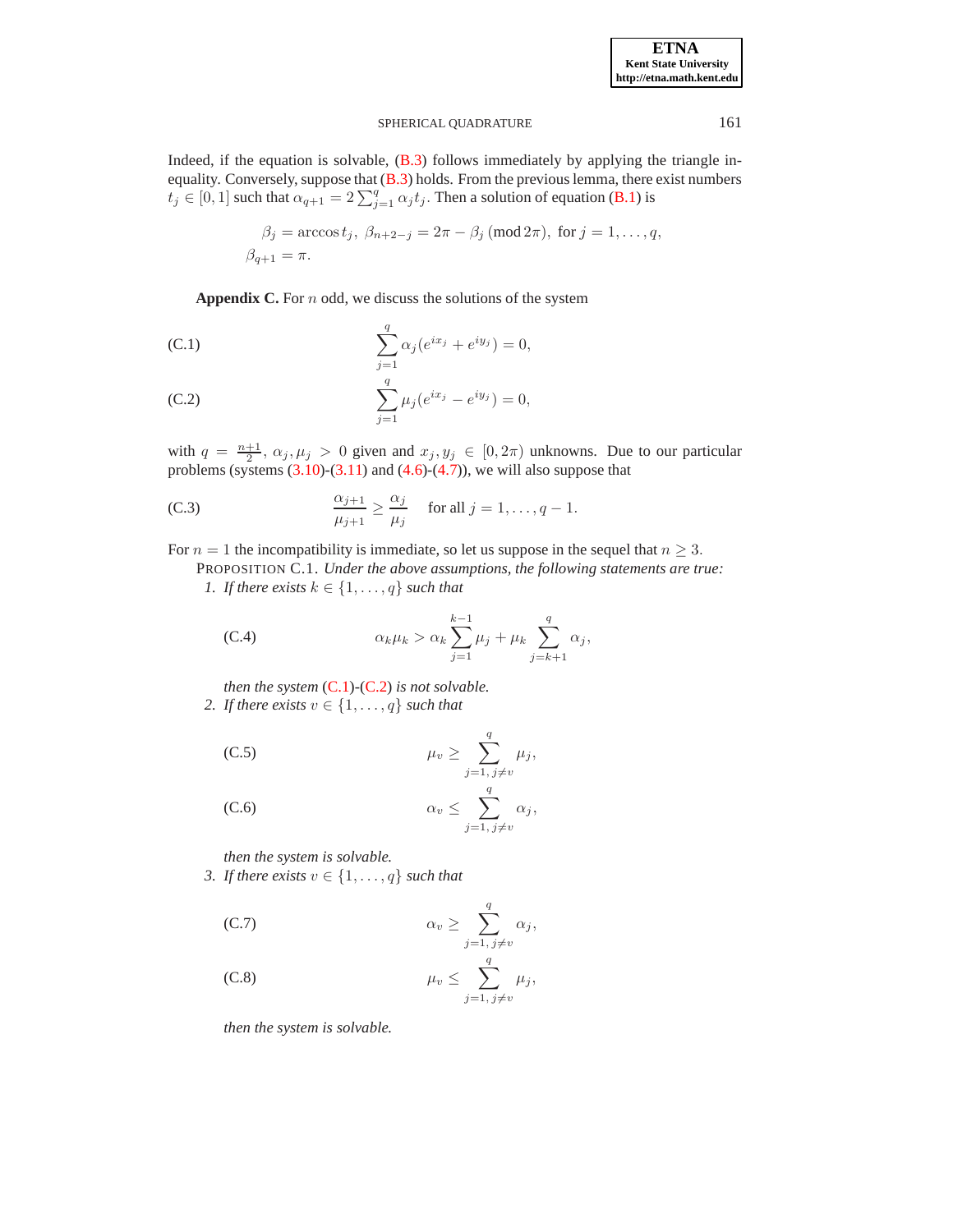*Proof*.

1. We suppose that the system is solvable and let  $x_j, y_j, j = 1, \ldots, q$ , be a solution. If we multiply the equations [\(C.1\)](#page-13-5)-[\(C.2\)](#page-13-5) by  $\mu_k$  and  $\alpha_k$ , respectively, and then we add them, we get, for all  $k = 1, \ldots, q$ ,

$$
2\alpha_k \mu_k e^{ix_k} = \sum_{j=1, j\neq k}^q - (\alpha_k \mu_j + \alpha_j \mu_k)e^{ix_j} + (\alpha_k \mu_j - \alpha_j \mu_k)e^{iy_j}.
$$

Using the triangle inequality and the identity  $a + b + |a - b| = 2 \max\{a, b\}$ , we obtain

$$
\alpha_k \mu_k \leq \sum_{j=1, j\neq k}^q \max\{\alpha_k \mu_j, \alpha_j \mu_k\}.
$$

Using now the hypothesis  $(C.3)$ , this inequality can be written as

$$
\alpha_k \mu_k \le \alpha_k \sum_{j=1}^{k-1} \mu_j + \mu_k \sum_{j=k+1}^q \alpha_j,
$$

which contradicts  $(C.4)$ . In conclusion, the system is incompatible.

2. Applying Lemma [B.1,](#page-12-4) there are numbers  $t_j \in [0,1], j = 1, \ldots, q, j \neq v$ , such that

$$
\alpha_v = \sum_{j=1, j \neq v} \alpha_j t_j.
$$

We define the function  $\varphi : [0, 2] \to \mathbb{R}$ ,

$$
\varphi(t) = \sum_{j=1, j \neq v}^{q} \mu_j \sqrt{4 - t_j^2 t^2} - \mu_v \sqrt{4 - t^2}.
$$

Since  $\varphi(0) \cdot \varphi(2) \leq 0$ , there exists  $t_0 \in [0,2]$  such that  $\varphi(t_0) = 0$ . A simple calculation shows that a solution of the system can be written as

$$
x_j = \arccos \frac{t_0 t_j}{2}, y_j = 2\pi - x_j \text{ (mod } 2\pi), \text{ for } j \neq v,
$$
  

$$
x_v = \pi + \arccos \frac{t_0}{2}, y_v = \pi - \arccos \frac{t_0}{2}.
$$

3. Let  $t_1 = \alpha_v^{-1} \sum_{j=1, j \neq v}^q \alpha_j \leq 1$  and define the function  $\varphi : [0, 1] \to \mathbb{R}$ ,

$$
\varphi(t) = \sqrt{1 - t^2} \sum_{j=1, j \neq v}^{q} \mu_j - \mu_v \sqrt{1 - t_1^2 t^2}.
$$

Since  $\varphi(0) \cdot \varphi(1) \leq 0$ , there exists  $t_0 \in [0, 1]$  such that  $\varphi(t_0) = 0$ . Then we define

$$
\delta_{\nu} = \begin{cases}\n2\alpha_{\nu}t_0, & \text{for } \nu \neq v, \\
2t_0 \sum_{j=1, j \neq v}^q \alpha_j, & \text{for } \nu = v.\n\end{cases}
$$

A simple calculation shows that a solution of the system can be written as

$$
x_j = \arccos \frac{\delta_j}{2\alpha_j}, y_j = 2\pi - x_j \text{ (mod } 2\pi), \text{ for } j \neq v,
$$
  

$$
x_v = \pi + \arccos \frac{\delta_v}{2\alpha_v}, y_v = \pi - \arccos \frac{\delta_v}{2\alpha_v}.
$$